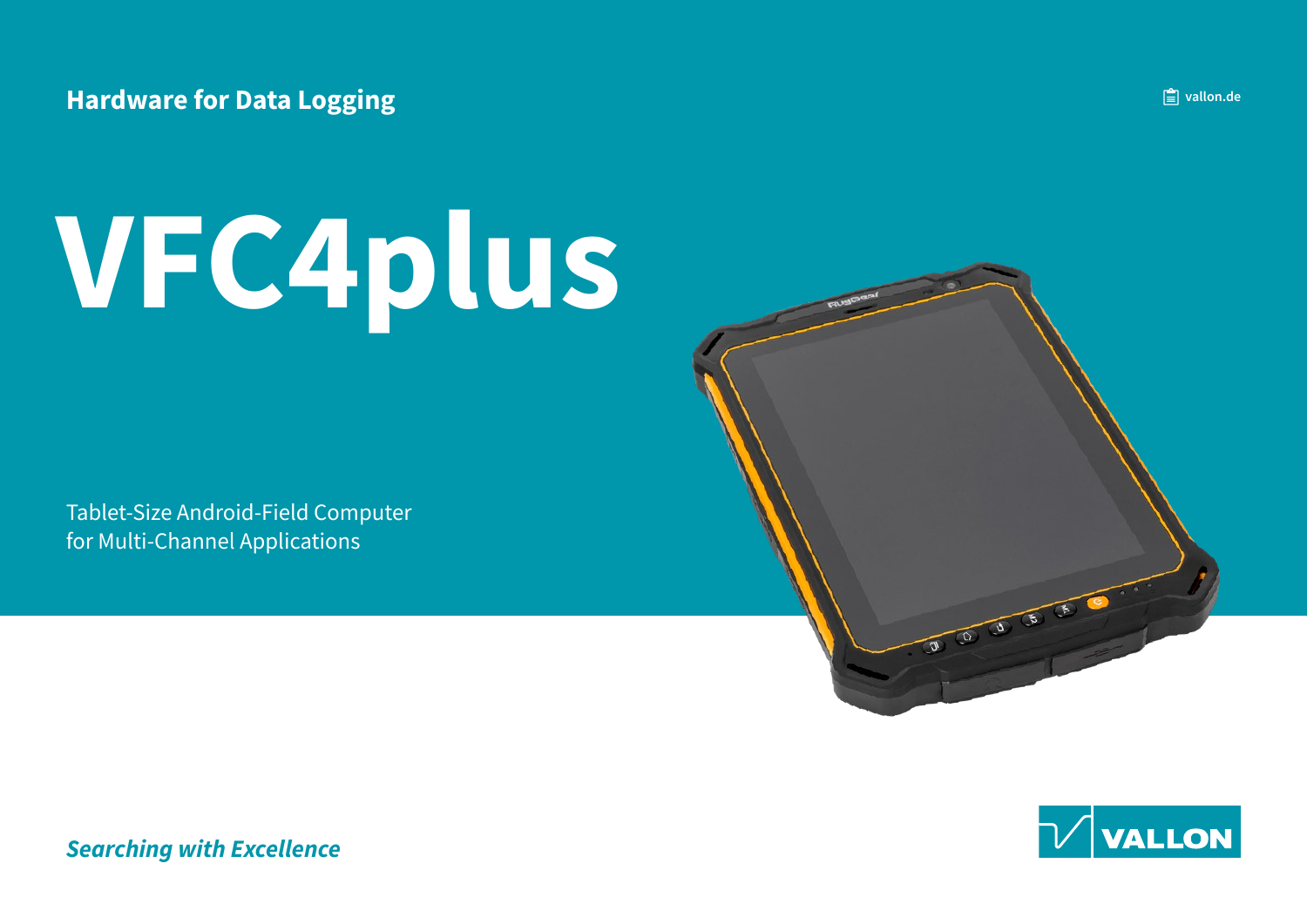## **VFC4plus - Large Field Computer for EVA4mobile<sup>®</sup>**

#### Tablet-Size Android-Field Computer for Multi-Channel Applications

The VFC4plus field computer is ideally suited for data acquisition of very large areas with VALLON multi-channel systems. The large display and the high memory storage of the VFC4plus represent special product benefits.

The 8-inch display provides a clear overview of all functions when mounted directly on the multi-channel system or in a vehicle. The necessary holder for this is included in the delivery. The VFC4plus is particularly suited for use with the data logging app EVA 4mobile<sup>®</sup>.

#### **TECHNICAL DATA**

Operating system Android 8.1, CPU Qualcomm<sup>®</sup> Snapdragon™, Memory 3 GB RAM, Flash-memory 32 GB, Additional memory 1 x microSD 128GB (pre-installed), Bluetooth 4.1 (LE), Wi-Fi IEEE 802.11  $b/g/n$ , Screen 8.0 inch, Resolution 1.920 x 1.200 pixel, Waterproof IP68, Dimensions 232 x 156 x 22 mm, Weight 916 g, Battery 6000 mAh

#### **SCOPE OF DELIVERY**

Field computer VFC4plus, hard case, holder for multi-channel systems, memory stick, USB charger (car), operation manual

- **Powerful 8.0-inch field computer for** processing of very large data volumes
- **↓** Optimized for use with multi-channel **systems**
- $\blacktriangleright$  High memory storage
- ◆ Rugged with protection class IP68
- **V** Mounting kit for use with VALLON multi-channel systems